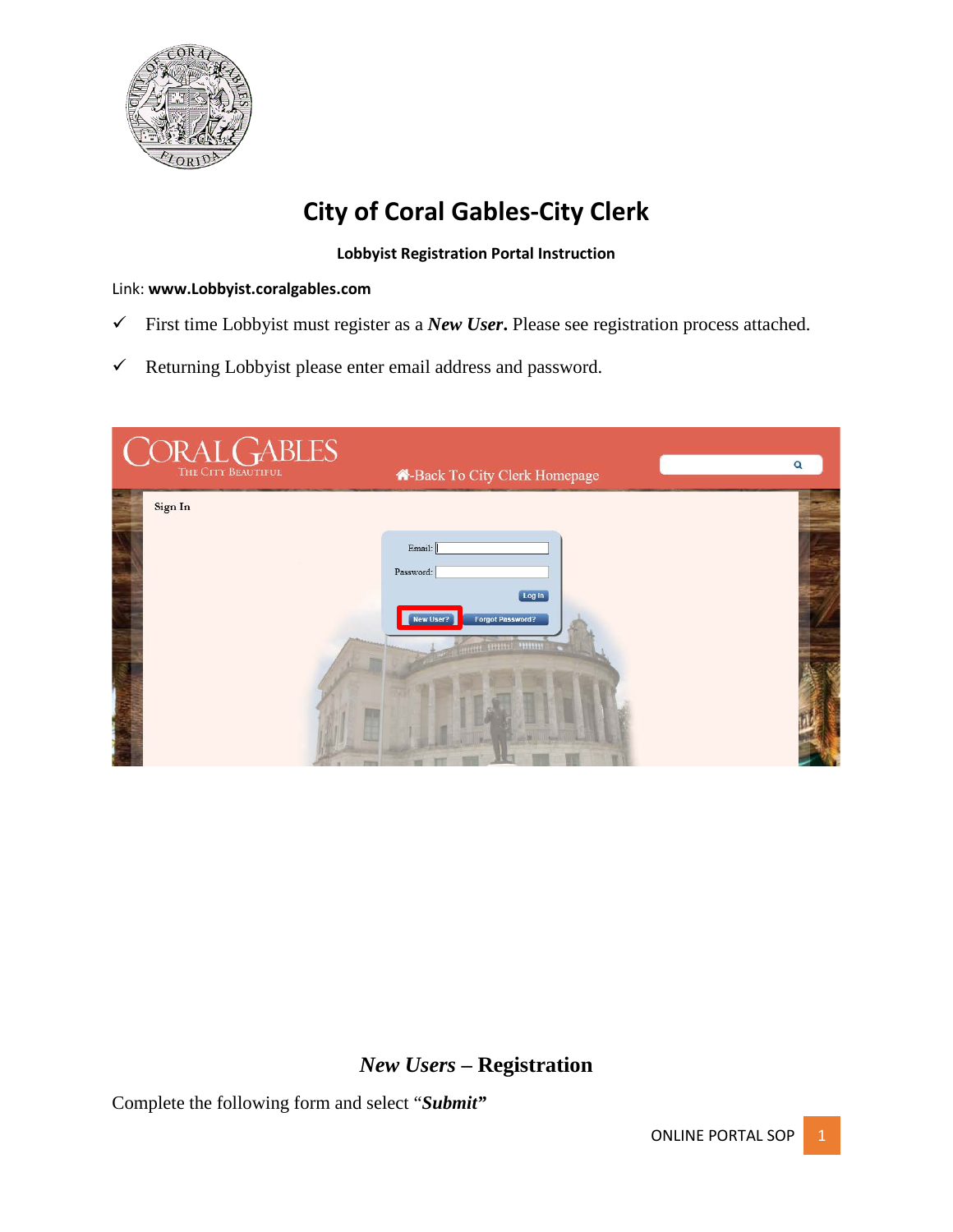#### **Please note when registering, an E-mail address can only be utilized one time in our system.**

• Verify the information entered before completing the registration. Once you have verified it, select "*Submit"*

| <b>Lobbyist User Registration</b>                                                                |
|--------------------------------------------------------------------------------------------------|
| *Email:                                                                                          |
| *Name:                                                                                           |
| *Business Name:                                                                                  |
| *Phone Number: (                                                                                 |
| *Address:                                                                                        |
| *City:                                                                                           |
| *State:<br>$\checkmark$                                                                          |
| *Zip Code:                                                                                       |
| *Password:                                                                                       |
| *Confirm Password:                                                                               |
| Submit<br>Cancel                                                                                 |
| By clicking Submit above I hereby swear or affirm under penalty of per-jury that I have read the |

By clicking Submit above, I hereby swear or affirm under penalty of per-jury that I have read the<br>provisions of the City of Coral Gables Ordinance 2006-11, governing Lobbying and that all of the facts I submitted.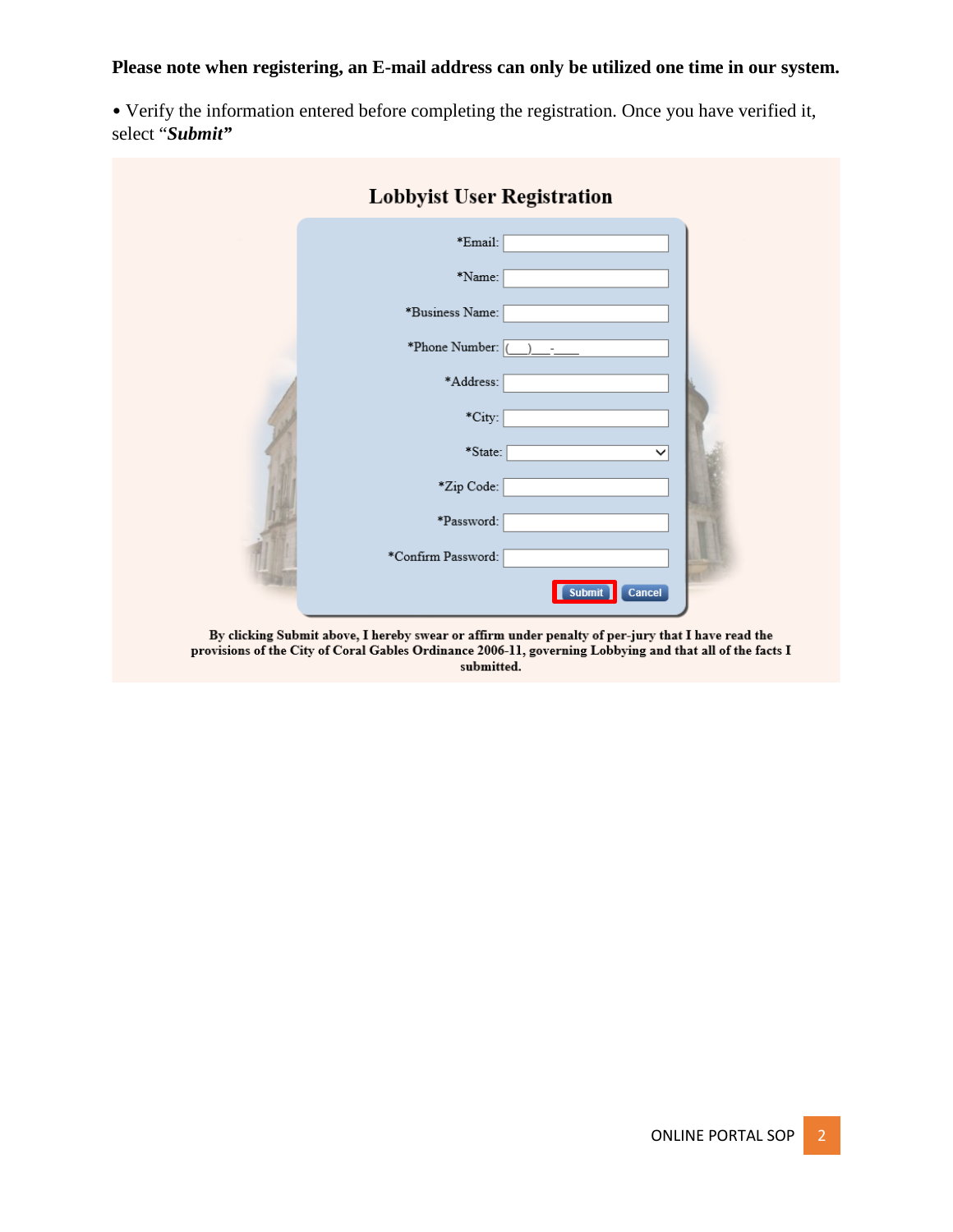## *Web Portal*

| <b>Account Home</b>                                                                                                                                                                                                                                                                                                                                                                                                                                                                                                                                                                                                                                                                                                                                                                                                                                                                                                                                                                                                                                                                                                                                                                                                                                                                                                                                                                                                                                                                                                                                                                                                   |
|-----------------------------------------------------------------------------------------------------------------------------------------------------------------------------------------------------------------------------------------------------------------------------------------------------------------------------------------------------------------------------------------------------------------------------------------------------------------------------------------------------------------------------------------------------------------------------------------------------------------------------------------------------------------------------------------------------------------------------------------------------------------------------------------------------------------------------------------------------------------------------------------------------------------------------------------------------------------------------------------------------------------------------------------------------------------------------------------------------------------------------------------------------------------------------------------------------------------------------------------------------------------------------------------------------------------------------------------------------------------------------------------------------------------------------------------------------------------------------------------------------------------------------------------------------------------------------------------------------------------------|
| Expenditure Reports $\bullet \quad > \quad$ Withdrawal > Account $\bullet$<br>New Registration $\bullet$ ><br>Home ><br>Reports $\blacktriangleright$<br>$\rightarrow$<br>Logout                                                                                                                                                                                                                                                                                                                                                                                                                                                                                                                                                                                                                                                                                                                                                                                                                                                                                                                                                                                                                                                                                                                                                                                                                                                                                                                                                                                                                                      |
| weer addition weepers<br>Pursuant to Ordinance 2017-44, a lobbyist is defined as an individual, corporation, partnership, or other legal entity employed or retained whether paid or not, by a principal who seeks to<br>encourage the approval, disapproval, adoption, repeal, passage, defeat, or modifications of (a) any ordinance, resolution, action or decision of any City Commissioner; (b) any action, decision,<br>recommendation of the City Manager, any city board or committee, including but not limited to Quasi-Judicial, Advisory Board, Trust, Authority, or Council; or (c) any action, decision or<br>recommendation of city personnel during the time period of the entire decision-making process on the action, decision or recommendation which foreseeably will be heard or reviewed by the<br>City Commission, or a city board or committee, including but not limited to Quasi-Judicial, Advisory Board, Trust, Authority, or Council. The above referenced section of our City Code states<br>that all lobbyists shall, before engaging in lobbying activities, register annually with the City Clerk's Office.<br>ANNUAL REPORT: On October 1 <sup>st</sup> of each vear, you are required to submit online all lobbying expenditures in excess of \$25.00 for the preceding calendar year. A statement is not required<br>if there are no expenditures.<br>ANNUAL LOBBYIST REGISTRATION FEE: A Registration of \$250.00 is required per principal representative.<br>NOTICE OF WITHDRAWAL: If you discontinue representing a client, please submit a withdrawal on the online portal. |

• **New Registration-** It allows you to register a "New Principal", "New Issues" or Re-Register Principal" and make payments.

| New Registration v                |                                                                                                                      |              |
|-----------------------------------|----------------------------------------------------------------------------------------------------------------------|--------------|
| New Principal                     |                                                                                                                      |              |
| New Issue                         |                                                                                                                      |              |
| Re-Register                       |                                                                                                                      |              |
| Principal                         |                                                                                                                      |              |
|                                   |                                                                                                                      |              |
|                                   |                                                                                                                      |              |
|                                   | ease make sure not to leave this page while payment is processing.<br>Doing so could cause you to lose your payment. |              |
|                                   |                                                                                                                      |              |
|                                   | *Principal Name:                                                                                                     |              |
|                                   | *Street Address:                                                                                                     |              |
|                                   | *City:                                                                                                               |              |
|                                   | *State:                                                                                                              | ▽            |
|                                   | "Zip Code:                                                                                                           |              |
|                                   | *Phone Number:                                                                                                       |              |
|                                   | *Year Registering For: 2020                                                                                          | $\checkmark$ |
|                                   | Issue:                                                                                                               | ×            |
|                                   |                                                                                                                      |              |
|                                   | Not-for-Profit Approval (ignore if paid principal):                                                                  |              |
|                                   | Submit                                                                                                               | Cancel       |
|                                   |                                                                                                                      |              |
| <b>A</b> City of Coral Gables     |                                                                                                                      | cardconnect. |
| <b>New Principal Payment Page</b> |                                                                                                                      |              |
|                                   |                                                                                                                      |              |
| Qty                               | <b>Item</b>                                                                                                          | Price        |

## o **If you are a Not-For-Profit, a Federal ID# is required to be entered.**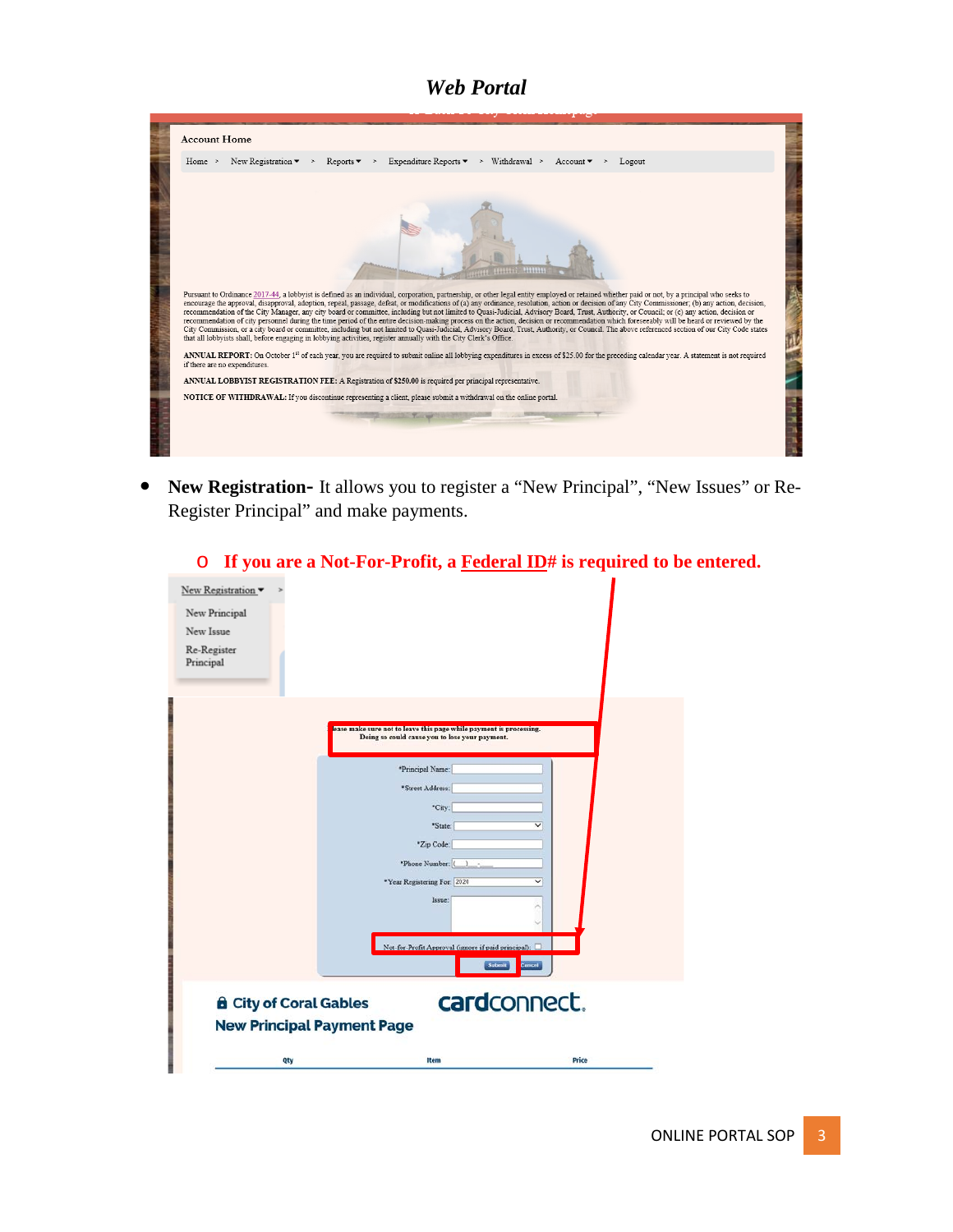- **Reports-** If you would like to run a report on all the "Principals", "Issues" or "Lobbyist(s)" you have registered.
	- o This allows you to search for a specific Principal or "View All". You may also sort by year. You will only view information that has been registered through the portal.

| Lobbyists<br><b>View All</b><br>starter Drive pal Name:<br>Clear<br>Find |      | Expenditure Reports ▼ > Withdrawal > Account ▼ > |  | Reports ·<br>Principals<br>Issues |
|--------------------------------------------------------------------------|------|--------------------------------------------------|--|-----------------------------------|
|                                                                          |      |                                                  |  |                                   |
|                                                                          | Sort | Sort by year: 2019                               |  |                                   |

- **Expenditure Reports** To submit or review any and all Expenditure reports.
	- o **Any lobbyist who has registered must file an Expenditure form detailing any expenditure per principal from the period of January 1, through December 31 of the preceding year.**

| iew Principals               |                                                                     |                                                                                                                                                                                                                                               |  |
|------------------------------|---------------------------------------------------------------------|-----------------------------------------------------------------------------------------------------------------------------------------------------------------------------------------------------------------------------------------------|--|
| New Registration =<br>Home = | Expenditure Reports *<br>Reports *<br>Submit Report<br>View Reports | Vithdrawal * Account *<br>Logout                                                                                                                                                                                                              |  |
|                              | Enter<br>tocipal Name:<br>Sent by year: 2019                        | <b>THE CHAIR VAN ALL</b><br>$v$ (SM)                                                                                                                                                                                                          |  |
| = Pending Approval           |                                                                     |                                                                                                                                                                                                                                               |  |
|                              |                                                                     | Any lobbyist who has registered must file an expenditure form detailing any expenditure related to lobbying for each<br>issue the lobbyist has been engaged to lobby in the period from January 1, through December 31 of the preceding year. |  |
|                              | Enter Principal Name:                                               | Find<br>Clear<br><b>View All</b>                                                                                                                                                                                                              |  |
|                              | <b>CATEGORIES OF</b><br><b>EXPENDITURES</b>                         | <b>AMOUNT</b>                                                                                                                                                                                                                                 |  |
|                              | Food & Beverage                                                     | $S$ 0.00                                                                                                                                                                                                                                      |  |
|                              | Entertainment                                                       | $S$ 0.00                                                                                                                                                                                                                                      |  |
|                              | Research                                                            | $S$ 0.00                                                                                                                                                                                                                                      |  |